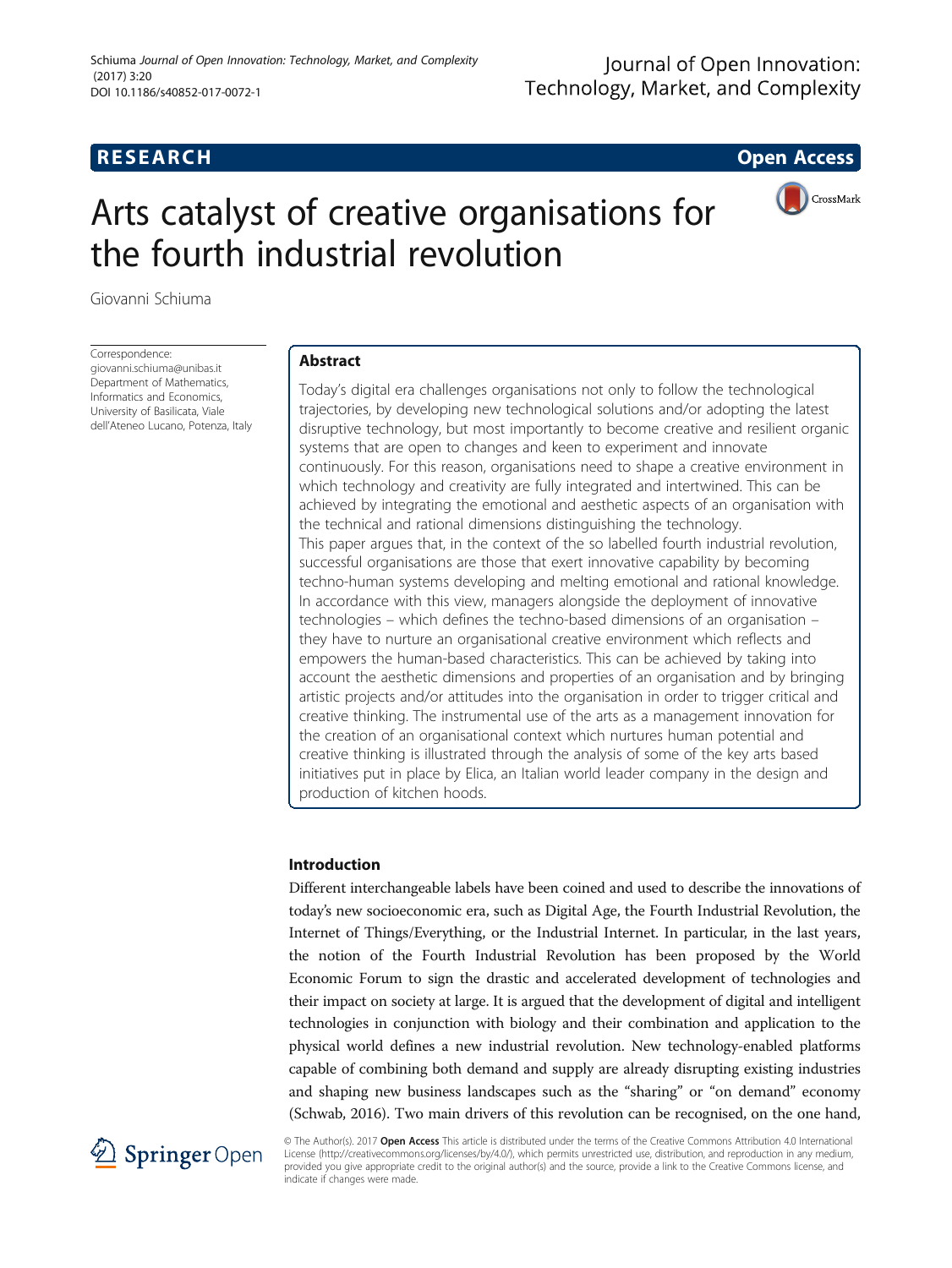the development of industries from the pre- to the post- Fordism era, and on the other hand, the development of internet and the connected 'digital world', i.e. all applications and infrastructures related to the Web. To denote the implications of these two paths of innovation on the transformation of global industry and daily life, General Electric uses the notion of Industrial Internet, i.e. the combination of the physical world and internet (Evans and Annunziata, [2012\)](#page-11-0). The manifestations of this combination defines the technology landscape which includes a number of key dimensions ever evolving, such as: Connectivity; Big Data; Automatization; Intelligent Agents, Robotics; Machine Learning; Artificial Intelligence; Blokchain; Sensors; Virtuality; 3D printing; and Augmented reality. These technologies and their convergence, integration and development have the digital dimension as common denominator and overall represent the key technological pillars characterising today's Digital Age.

Independently from the adopted ontology and terminology the Digital Age, or Fourth Industrial Revolution represents a shift of paradigm with a new wave of innovations characterized by the digitization of business, society and our lives. These innovations will increasingly transform how organisations and institutions do their businesses, operate their productions, and impact on society and make their ecological footprint as well as how people live their lives. These innovations entail the development, deployment and exploitation of technologies, but their initiation and growth are strongly affected by the creative characteristics of organisations. Indeed, at the centre of the creation and growth of any technological solution there is always the aspirations, curiosity, creativity, competence and passion of people who have imagined, prototyped and tested a technology. Therefore, the understanding of what drives the Digital Age has to take into account the human-based dimensions and characteristics as much as the technological ones, and in addition has to consider the biological components that define the ecology of life. This means that the Fourth Industrial Revolution is primarily concerned about the integration of Technology, Humanity and Biology. This, in other words, means that the key characteristic of the Digital Age is the shaping of Techno-Human Intelligent Systems, i.e. systems that integrate technological and human characteristics and are organic and living in nature, so that they are capable of dynamically learning and evolving in relation both to the context in which they operate and to the problems/challenges they have to face. This view of the Techno-Human Intelligent Systems acknowledges the centrality of people as much as of the technology. As evocatively formulated by General Electric, the new wave of innovations is about "machine + minds", i.e. the relationships between technologies and people to support intellectual activities that can exploit the computational capacity of machines.

The successful organisations of the Digital Age will be those recognising that as much as they will become more technologically advanced, the people will still be at the heart of organisational life and actually the most human distinguishing factors will become even more fundamental for the creation and deliver of value. Indeed, the organisations' innovation dynamics and value creation mechanisms are affected by the logical and rational components as well as by the emotional and creative dimensions, e.g. empathy, intrinsic motivation, curiosity and imagination. The engagement of these emotional and creative aspects is what distinguish people's contribution from technologies and, ultimately, it what an organisation turns into technological solutions, products and services that embed value for society.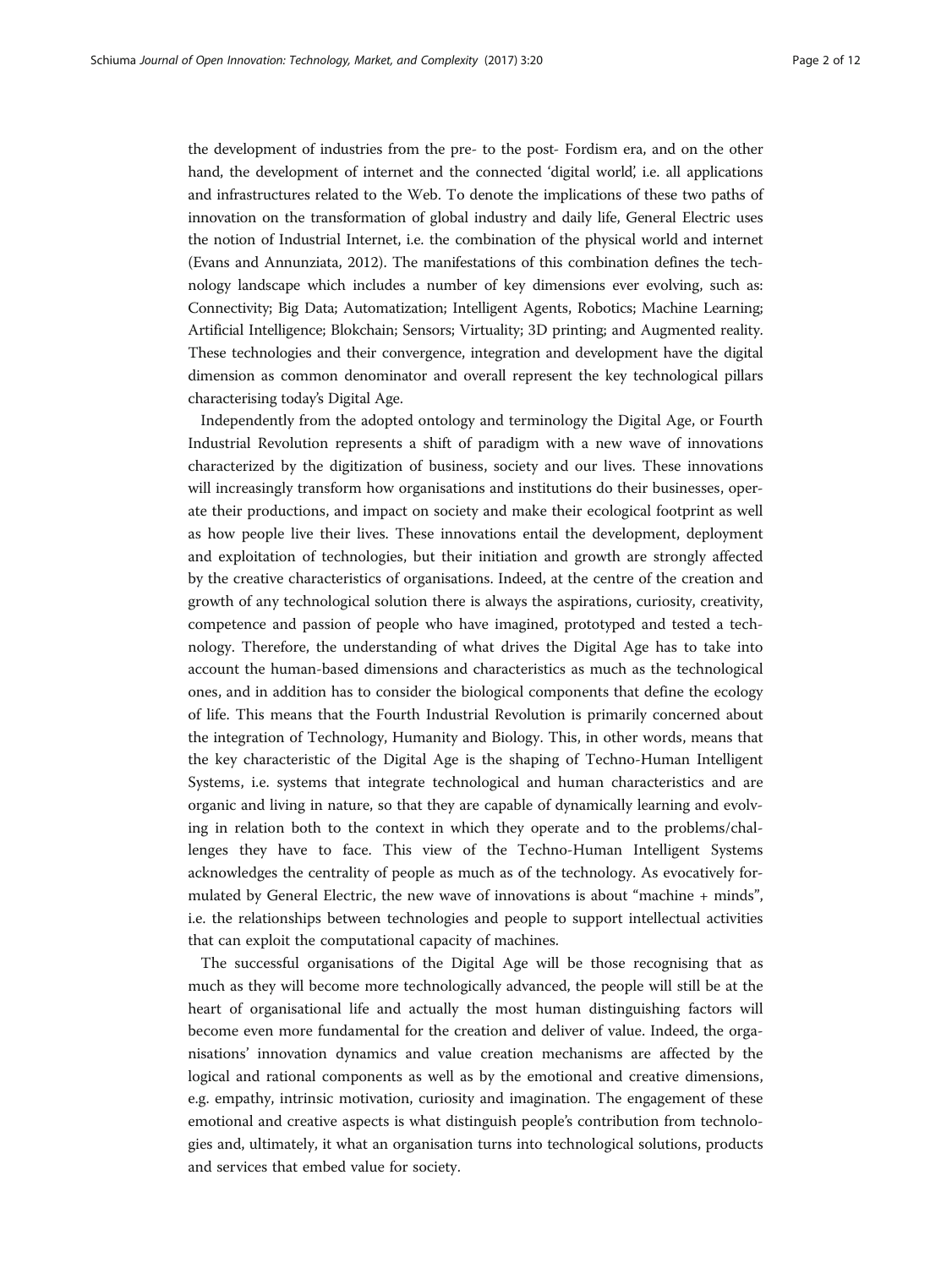The success of digital companies such as, for example, Google cannot be explained without taking in account the deep human nature of these organisations that are continuously able to generate disruptive innovations by sustaining themselves as creative organisations. Google has created a capacity for change and innovation by shaping organisational contexts in which creativity could flourish. Employees are given time and space to cultivate and express their creativity so that they can be encouraged to continuously search for new solutions to emergent and potential business problems. Great attention has been paid to the aesthetic properties of the workplace so that it can inspire and energise employees' creativity. The workplace is enriched with playground areas (equipped with bar football and table tennis tables), and services for employees including free meals during the day, coffee corners, gym, spa, meditation and resting areas, and rooms where people can play music. All these solutions are aimed at managing the organisational aesthetic dimensions and properties in a way that human senses can be stimulated creating positive employees' experiences which in turn may certainly influence their emotive states and drive the enhancement of the existing technological platform as well as the prototype and development of new solutions.

The aim of this paper is to explore how in today's Digital Age organisations can shape and nurture a creative environment in which change is a 'state of mind' and employees have the capability to be imaginative and engaged to embrace transformation, continuously accepting and searching for new valuable solutions. The Fourth Industrial revolutions calls for organisations to be not only technologically advanced but very importantly able to develop a capacity to respond creatively to discontinuous changes and accordingly to be more and more flexible, agile, intuitive, imaginative and resilient. Shaping a creative environment organisations enable people to discover and express their potential so that by using their full cognitive capabilities they can find novel valuable solutions to problems and challenges. The development of a creative environment is based on the idea that an organisational system is a living organism whose capacity for being intuitive, imaginative, resilient, creative and adaptable, is based on its human-based nature (Hamel, [2000](#page-11-0), [2007](#page-11-0), [2009;](#page-11-0) Schiuma, [2011\)](#page-11-0). In fact, the ability of an organisation to be intuitive and imaginative is tied to the employees' willingness and ability to exercise their creativity and imagination in daily work activities as well as the flexibility and resilience of an organisation is strongly affected by the employees' capacity to tackle stress, anxiety or fear of failure.

The focus of this paper is on the investigation of how organisations can shape creative environments by adopting the arts as a catalyst for creativity and innovation. Acknowledging the techno-human nature of the organisations in the digital age, it is argued that the arts can be deployed as a managerial means to shape organisations' creative environments. Insights about how to deploy the arts as a driver for shaping creative organisations are gathered from the analysis of the case example of Elica: an Italian company world leader in the design and production of kitchen hoods. Despite technological nature of Elica's products and services, the company is continuously developing an organisational creative environment capable of sparking, fostering and developing human potential and creative thinking by using the arts as a catalyst.

## Distinguishing the human-based nature of organisations in the digital age

In the new Digital Age, organisational success will not solely depend upon the ability to adopt, develop and exploit technologies. Successful organisations need to distinguish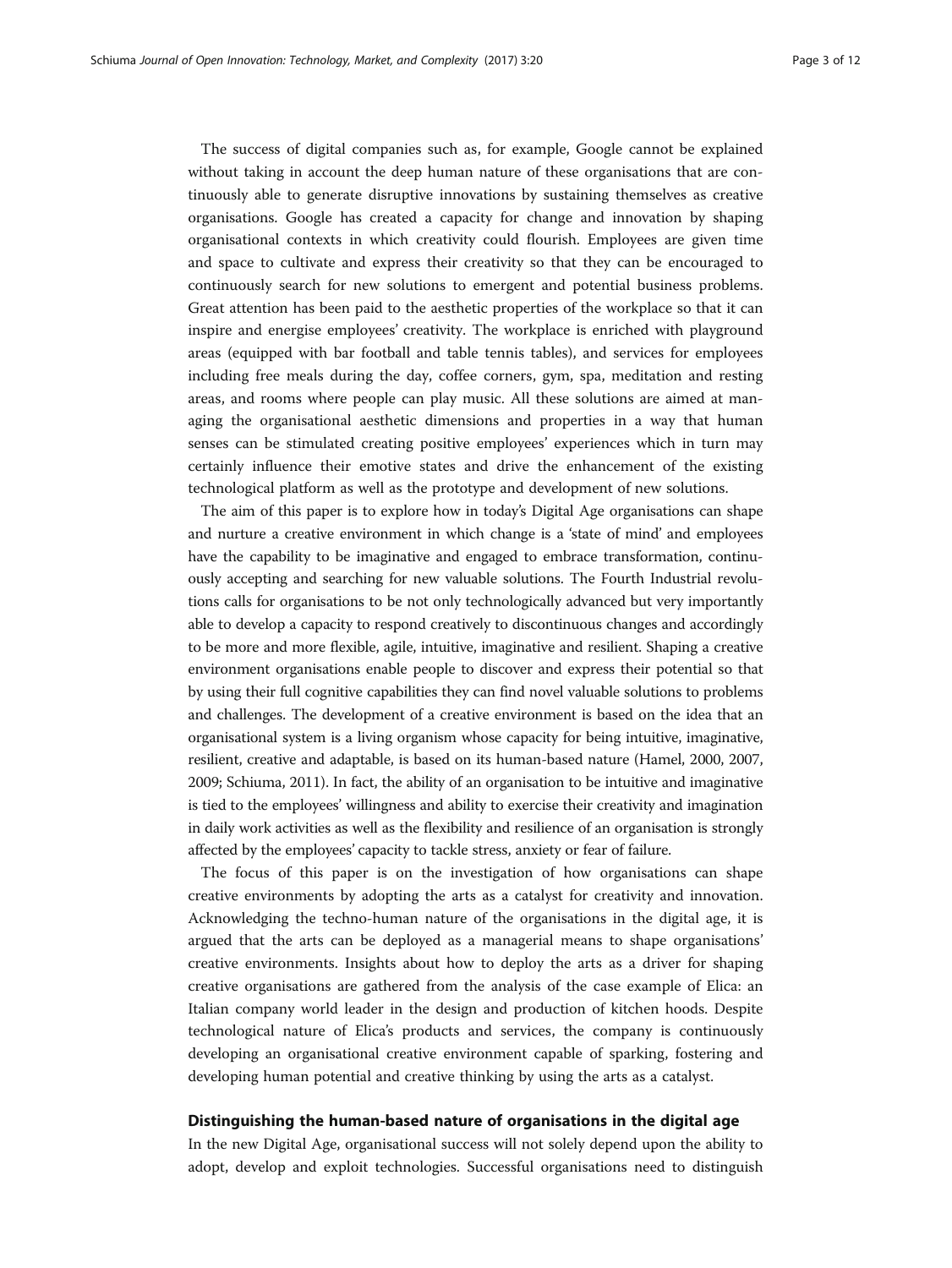the human-based nature of their organisational life and components (Adler, [2010](#page-11-0)). Indeed, in the Fourth Industrial Revolution, organisations will be increasingly challenged to develop a capacity for change and innovation. The pace of change and the disruptive nature of innovations will require that organisations become more and more agile, intuitive, imaginative, and open to change. This can be achieved only by developing the human-based dimensions of an organisation. Therefore, the Fourth Industrial Revolution it is not only about embracing new disruptive digital-based technologies and learning machines, but it is also about shaping organisational environments that let people express their real potentials and be in touch with their positive emotions.

In the Digital Age it will be fundamental to take into account that organisations' functions and existence is characterised and based on vital phenomena. These include, at the same time, the technological dimensions and the emotive and inner dimensions of human-based characteristics. These two dimensions are inseparable unless an organisation is made into a 'machine-like system', removing the human presence. This means that technology and humanity have to be seen as two intertwined pillars of development and continuously put in conversation.

In order, to acknowledge and point out the dual and inseparable twofold technological and human-based nature of organisations in the digital age, the view of the organisation as a techno-human system is introduced. This view considers organisations as living organisms (Burns and Stolker, [1961\)](#page-11-0) and stresses that organisational behaviours are strongly affected by aesthetics and emotions in organisations (Fineman, [1985](#page-11-0); Frost et al., [1985](#page-11-0); Linstead and Höpfl, [2000;](#page-11-0) Mintzberg, [1985;](#page-11-0) Strati, [1992](#page-11-0); [2000a](#page-11-0); Turner, [1990\)](#page-11-0). Accordingly, the technological and rational-based knowledge assets as well as the organisational aesthetic and emotive features have to be managed by organisations in order to sustain success and achieve excellence (Strati, [1992, 2000a;](#page-11-0) Taylor and Hansen, [2005\)](#page-11-0). Indeed, emotions play a central role in explaining the quality of the organisational value creation capacity. They act as enablers and/or barriers towards business models and processes innovation, having the capacity to moralise and demoralise, mobilise and immobilise organisational energies (Frank, [1988](#page-11-0)). In particular, emotions affect the engagement of people to give the best of themselves as well as to exercise their curiosity and creativity in order to see new possible and valuable solutions. According to Dick Richards [\(1995\)](#page-11-0) "engagement occurs when [people] experience a deep sense of caring about the work, a sense that what [they] are doing is worthwhile in and for itself." (p. 31). The creation of this 'sense of caring' requires that organisations address people's emotions (Richards, [1995\)](#page-11-0). They affect people's behaviours as well as act as a catalyst for the development of business performance drivers, such as satisfaction, enthusiasm, flexibility, loyalty, creativity, change and innovation propensity, identity, diversity, culture, risk taking, and so on (Flam, [1993](#page-11-0); Schiuma, [2009](#page-11-0), [2011](#page-11-0)). They help to explain the organisation's capacity of being adaptable, resilient and innovative.

In the new digital age where the computational power of machines will enable higher efficiency and control, emotions play an important role in explaining the level of people's engagement which in turns affect the employees' capacity of being creative and innovative. This means that the digitisation process of organisations and economy will be coupled by an increasing acknowledgement that emotions and other soft dimensions such people's energy, experiences and ethics represent an important source for organisational performance.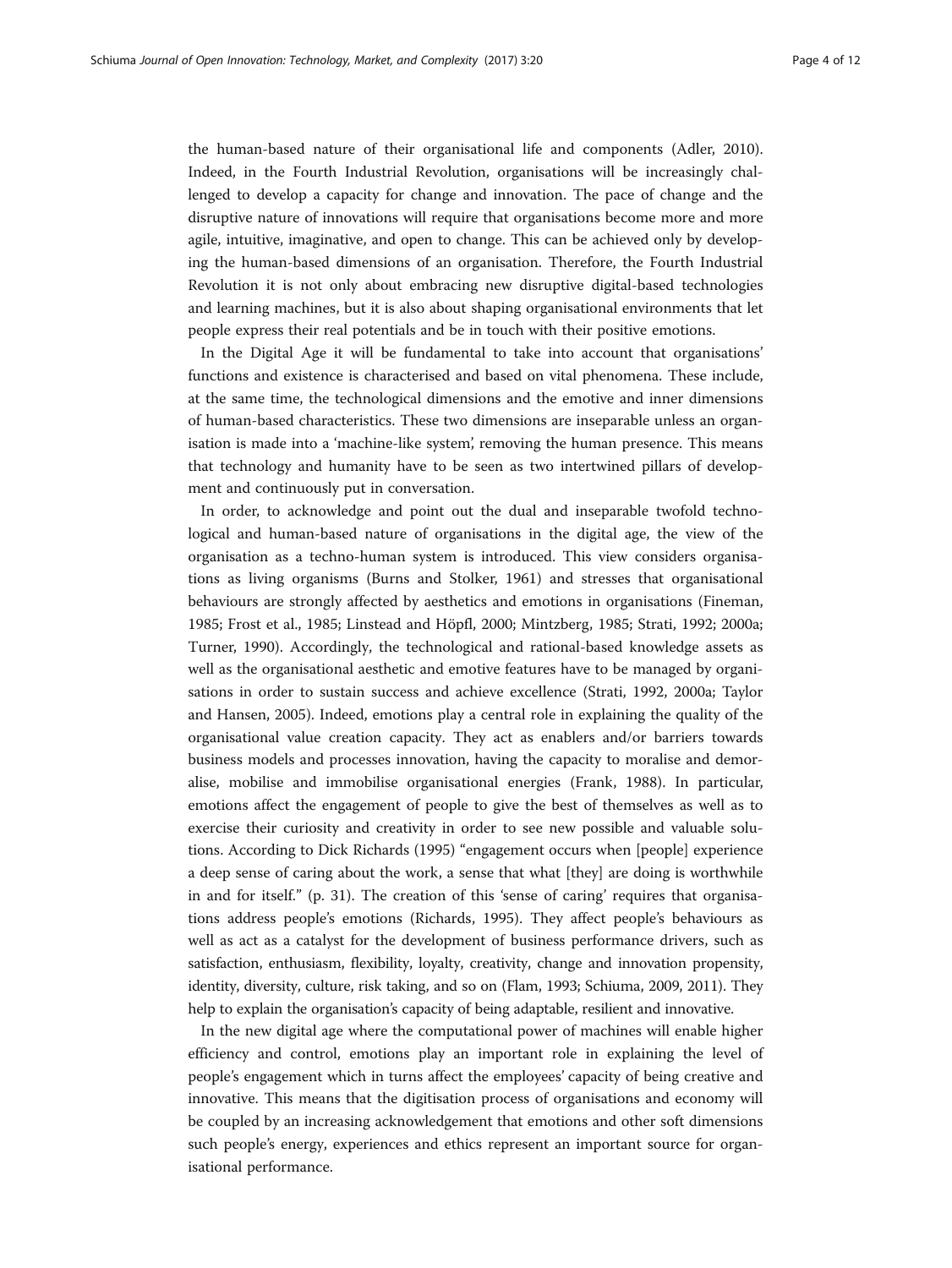In order to enable people to discover and express their creative potentials and being engaged organisations can shape their organisational context into a creative environment. A creative environment aims 'to shape a space and time' in which people can be engaged with their emotions, exert creative thinking and deploy their energy in order to make an impact on organisational value creation dynamics. The creation of an organisational creative environment is based on the idea that technology and humanity can be synergistically integrated. It represents a platform in which the rational and emotive elements of an organisation are fused and nurtured by each other although they have a very different role. The emotive dimension involves touching people's feelings and moods, and making sure they are in touch with and present to themselves. Conversely, the rational dimension refers to the technologies, rational knowledge, and set of rules and procedures that define how activities have to be carried out.

The fundamental scope of a creative environment is to spur the full engagement of human potential and most importantly to avoid 'silos thinking', such as overspecialisation, and/or a paralysis of critical and creative thinking among employees. At the basis of the creation of a creative environment resides the recognition that organisations have a living nature and that at the heart of their value creation mechanisms there are people.

On the basis of the above assumptions in the next session it is discussed how organisations can shape creative environments by managing their aesthetic dimensions.

## Shaping creative environments by managing organisational aesthetic dimensions

In shaping a creative environment, the key challenge for managers is how to practically handle the emotive characteristics and elements of an organisation so that they can be integrated with technology and the other technical and rational-based knowledge characterising of the organisation's processes. For this purpose, acknowledging the technohuman nature of an organisation, a powerful approach the management of the aesthetic characteristics of an organisation. Indeed, the organisational capacity of handling emotions and other key soft human-based value drivers, such as experiences, energy, engagement and ethics, can be built by focusing and managing the organisational aesthetic dimensions. In fact, aesthetics and emotions are two dimensions which are closely intertwined. Aesthetics generate feelings and feelings affect aesthetics. Aesthetics can be used to mobilise and manage emotions within and around organisations, and emotions can be put in place to better tune organisational aesthetic characteristics. The management of aesthetic dimensions within organisations equals to affect how people make sense of their outer and inner reality by using their senses. The management actions can be focused on the aesthetic experiences and/or properties of an organisation. Organisational aesthetic experiences refer to the quality of employees' experiences within the organisation, including their well-being, the quality of their daily work activities and the engagement level in what they do. This idea can be further extended to include all possible organisations' stakeholders; in which case the management of organisational experience corresponds to how stakeholders perceive the organisation and its products/services and activities. On the other hand, organisational aesthetic properties characterise the aesthetic qualities of the organisation as a whole. This involves the capacity of the organisation's tangible and intangible infrastructure (from equipment and workplace to culture and climate) to affect people's (stakeholders') experiences. For this reason, organisations are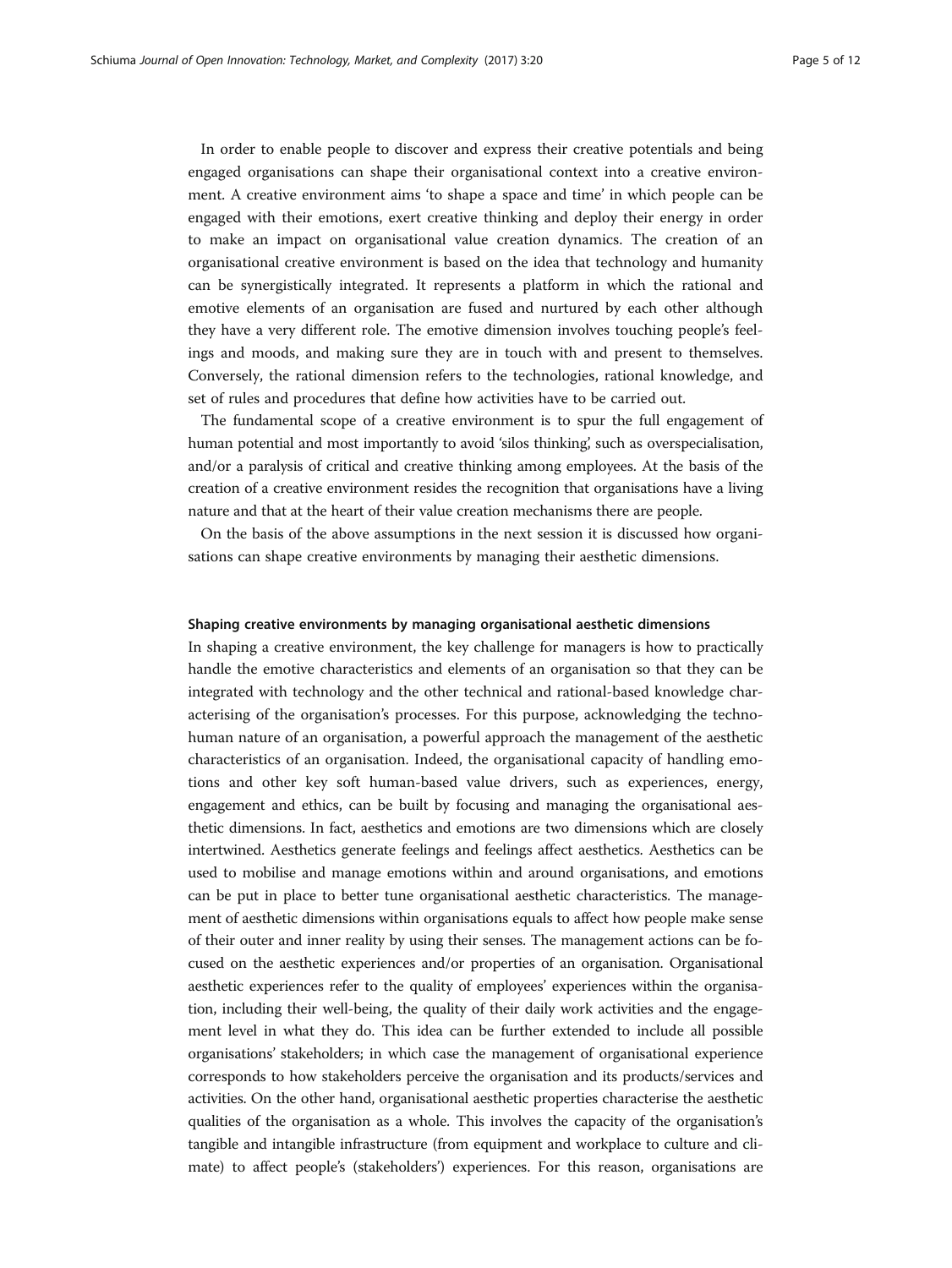increasingly paying attention to the integration of interior design and playfulness in workplaces and are paying great attention to the creation of an organisational atmosphere in which employees could be happy, inspired and energised. However, the recognition of the role and relevance of the aesthetic dimensions of an organisation requires the definition of approaches and tools to handle the creation, development, and impact of the organisational aesthetic experiences and properties. For this reason, the knowledge domain of the arts can be approached and instrumentally used. In fact, the power of the arts is the capacity to define and shape aesthetic properties and experiences. Accordingly, the arts from an instrumental point of view can be considered as aesthetic technologies, i.e. art forms and/or artistry that are instrumentally used in order to deal with or solve a business/organisational issue. This means that from a practical point of view in order to manage organisational aesthetic dimensions artistic projects and practices can be adopted by organisations. Through the arts it is possible to foster people's aesthetic experiences and manipulate the aesthetic properties of an organisation's infrastructure. This, in turn, supports managers in handling the organisation's emotive, energetic, ethical, and experiential features and to integrate these dimensions with the organisations' rational-based assets and technology grounding the working mechanisms of business processes.

# Arts as a catalyst for the development of organisational creative environments

The value of the arts has been explored from different point of view and it is a subject of debate, particularly, in the public discourse when to assess the investments for the arts and the cultural and creative sector. Indeed, the arts have a value of twofold nature. On the one hand, they have an intrinsic value which justifies the arts for the sake of arts because their role for expressing and defining humanity. On the other hand, the arts have a utilitarian value in which case their value is defined by the specific use of the arts in relation to some specific purposes. Both perspectives are important when analysing the role of the arts as a management means of the aesthetics characteristics of XXI century organisations (Schiuma, [2011\)](#page-11-0). However, the utilitarian point of view explains the instrumental use of the arts as a vehicle that can inspire managers to develop management innovation, frame new organisational and business models, and draw on new approaches and instruments to tackle continuously emergent business challenges (Schiuma, [2011](#page-11-0)). In other words, the arts represent a knowledge domain which can be used to transform organisations and make them more suited to cope with the business challenges of the digital age (Adler, [2006](#page-11-0); Austin and Devin, [2003;](#page-11-0) Darsø, [2004](#page-11-0); Nissley, [2010](#page-11-0); Schiuma, [2009](#page-11-0); Taylor and Ladkin, [2009\)](#page-11-0).

The arts have the power of influencing and creating organisational aesthetic properties and experiences (Strati, [2000a](#page-11-0), [2000b](#page-11-0)). They can be adopted as an instrument to develop people and/or to change the organisation's infrastructure both tangibly and intangibly. Addressing people development issues, the arts can be deployed as a means to create aesthetic experiences that can affect employees' emotive, experiential, energetic and ethical dimensions with an impact on their level of engagement to the organisation's activities and life. On the other hand, the arts can be used as a tool for developing the organisation's infrastructure. They can be applied with the scope of affecting the aesthetic properties of the tangible and/or intangible components of an organisation. So, the arts can be deployed for designing and enriching workplaces, for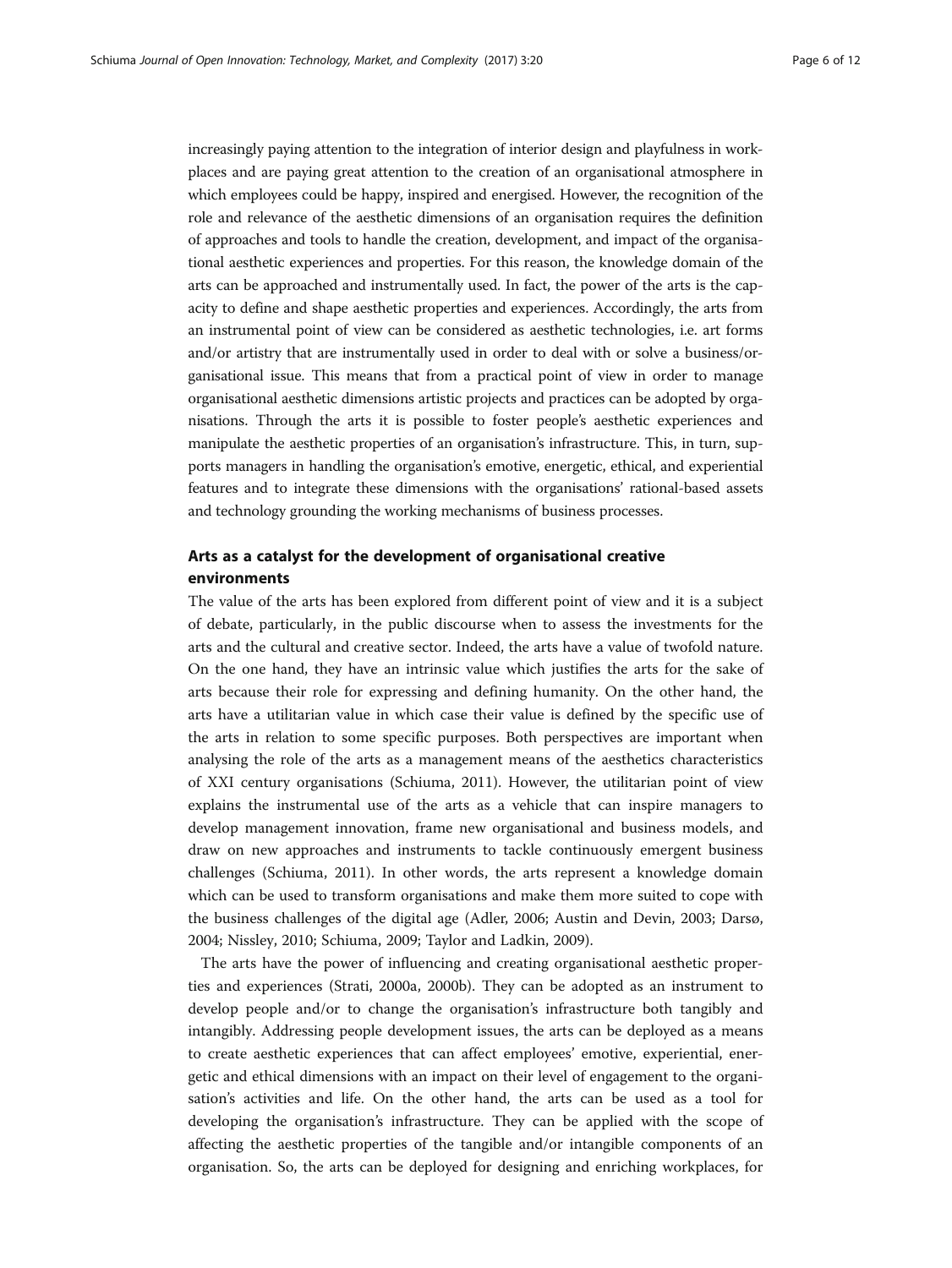communicating culture, identity and image of the organisation, for emotional-driven design of facilities, equipments and products, and for creating impactful meaning that can influence individual and collective behaviours as well as acting as drivers for personal development.

From a practical and operational standpoint, the managerial implementation of the arts is carried out by means of Arts-based Initiatives (ABIs) (Schiuma, [2009, 2011](#page-11-0)). An ABI is the planned managerial use of any art form or combination of art forms to address management challenges and business problems with the aim of developing employees and organisational infrastructure that positively affect the company's value creation capacity. The underlying assumption is that the adoption of ABIs is fundamentally aimed at humanising organisations, by harnessing the emotional and experiential dynamics characterising organisational life and business activities.

The ABIs stand for approaches and tools that instrumentally use the arts aim to create or to affect organisation's aesthetic dimensions. In this view, ABIs can be used specifically adopted as instruments to shape creative environments that acting as catalysers and amplifiers of human emotive abilities can foster the development of organisation's adaptability and continuous innovation. By adopting ABIs, organisations can employ and exploit the aesthetic properties and experiences associated to an artistic product and/or to an artistic process in order to create a frame of references which promote the connection of employees' technical and emotive knowledge.

Therefore, the deployment of the arts can enable organisations to shape a creative environment which can spark and support the integration and conversation between emotive and rational dimensions of an organisation.

In shaping creative environments, the arts can fundamentally play a twofold role. On one hand, they can act as a learning platform (Darsø, [2004](#page-11-0)). On the other hand, they can represent a device or vector to influence organisational aesthetic dimensions (Schiuma, [2009](#page-11-0)). The perspective recognising ABIs as a learning platform considers the arts as an instrument to support individual and organisational learning mechanisms both by transferring artistic skills, which are useful in the business context, and/or by shaping an experiential organisational atmosphere which can engage people with their emotions. The use of the arts as a learning platform is fundamentally aimed at developing human capital. This transformation is mainly based on the learning processes taking place both at the individual and at group level that nurture the development of employees. It may also have a positive impact on the internal and external organisational relationship dynamics as well as on the development of organisational and business models valuing emergent coordination, distributed wisdom, full engagement of people and distributed authority. In particular, arts-based methods are particularly useful to spark reflections on the leadership style and culture characterising an organisation. ABIs can be applied to develop and enhance leadership skills not only at top management level but across the entire organisation. This is particularly useful in those contexts in which there is a need for distributed leadership. Using arts-based methods employees can understand the meaning and the characteristics of leading and how to share this task with others. For example, using theatre applied methods people can be fostered to reflect on their values, on how they interact with others, on the challenges of directing a group and sharing the responsibilities and the trust among the group's members.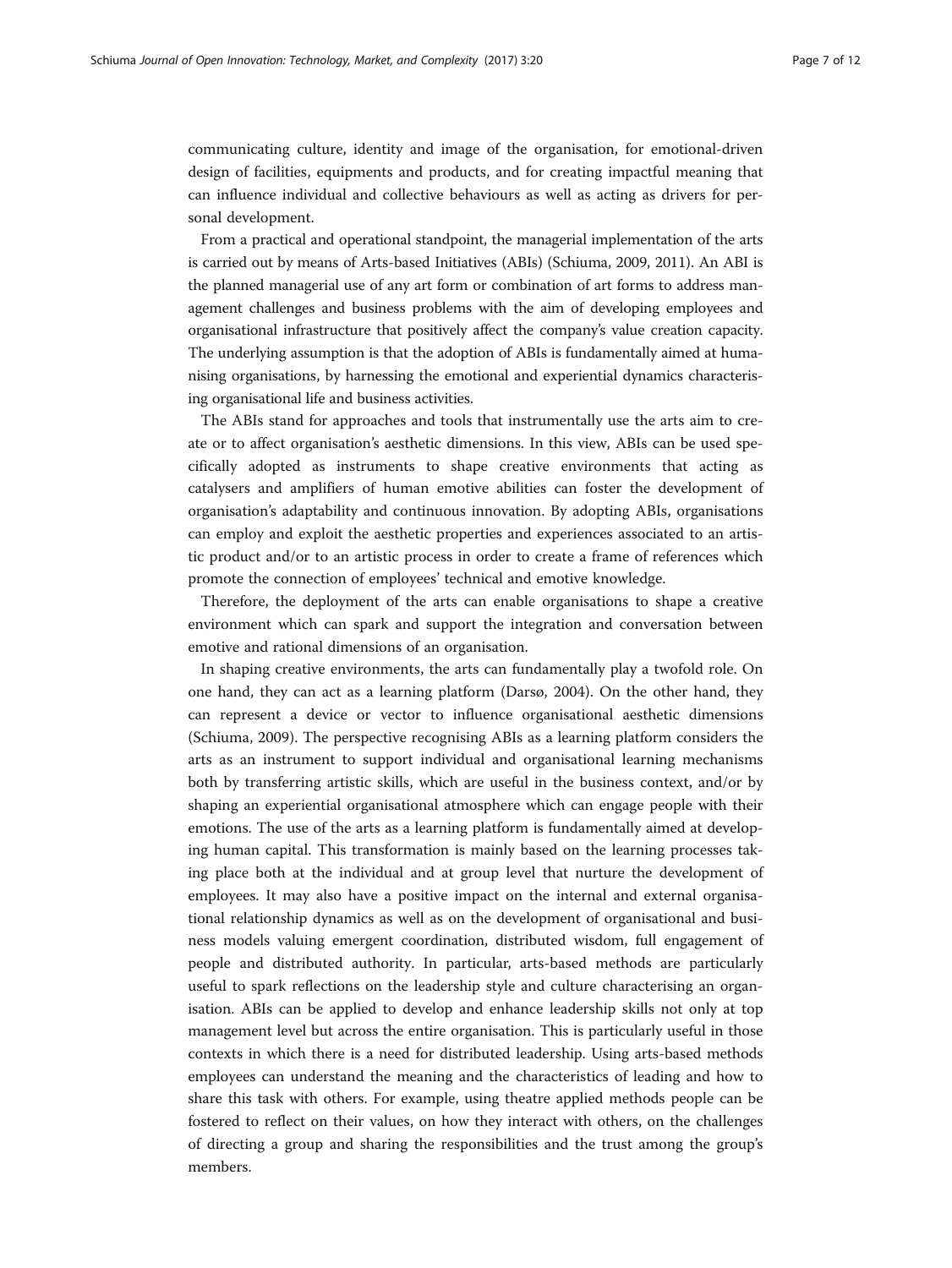The use of the arts as a device and vector is mainly related to the use of ABIs to embed aesthetic properties into tangible and intangible organisational infrastructure and products. So, for example, the arts can be used as a way to shape workplaces that can be inspiring. Offices can be artistically designed and beautified in order to spark and energise people. But the use of the arts can be also focused on managing the intangible elements of the organisational capital such as, for example, culture, values, identity and image. These dimensions can be made visible, more understandable and emotive through the use of artworks that symbolise them. For instance, the use of sculptures or visual arts can be deployed to represent metaphorically the identity of the company and its fundamental values.

The adoption of the arts either as a learning platform or as a device, allows shaping creative environments; by creating a frame of references in which rational organisational characteristics that are ingrained in the working mechanisms of today's organisations are put in conversation and integrated with the emotive features.

In the next section the case example of Elica, a world leading Italian company in the production of kitchen hoods, is presented. Elica despite being an advanced technologybased organisations, is systematically using the arts as a managerial instrument to support the development of the organisation as a human-centred living organism as well as a means to foster creative processes and maintain an organisational creative environment.

# The case of Elica: Insights on the use of arts to shape a creative environment

Elica is world leader technology company specialised in the design, production and commercialisation of kitchen hoods and also design, manufacture and sell motors for central heating boilers for domestic use. It has a market share of 17% in the world and 43% in Europe. With over 2,300 employees and an annual output of about 16 million units of kitchen hoods and motors, the Elica Group has ten plants: five are in Italy, one is in Poland, one in Mexico, one in Germany, one in India and one in China.

The fundamental competitive value drivers of Elica's products are: the integration of high technological quality with a design driven innovation capability, and the aesthetical dimensions combined with high functional quality.

Elica has achieved a world leading competitive position by revolutionising the traditional mature sector of the kitchen hoods. In particular, the company has changed the traditional image of the kitchen cooker hood transforming it from a simple accessory and household appliance into a design object. Elica's products are associated with an image of unique objects, with unusual shapes and incorporating innovative technologies. They combine meticulous care for the design, for the quality of material and for cutting edge technology, which is also the result of the partnerships created with world leading technology-based companies such as Artemide, in the lighting sector, and Whirlpool, in green and smart technologies.

The fundamental idea behind Elica's products is that they have to represent sources of inspiration and wellbeing, beautiful to look at and capable of providing the highest technological performance in order to meet customers' wants and needs. In other words, they are interpreted as an important component of the living house. In this perspective Elica's products are designed and produced on the basis of high technological and aesthetic features making sure they embed intangible value and generate positive experiences for customers. In order to meet this challenge, Elica has understood that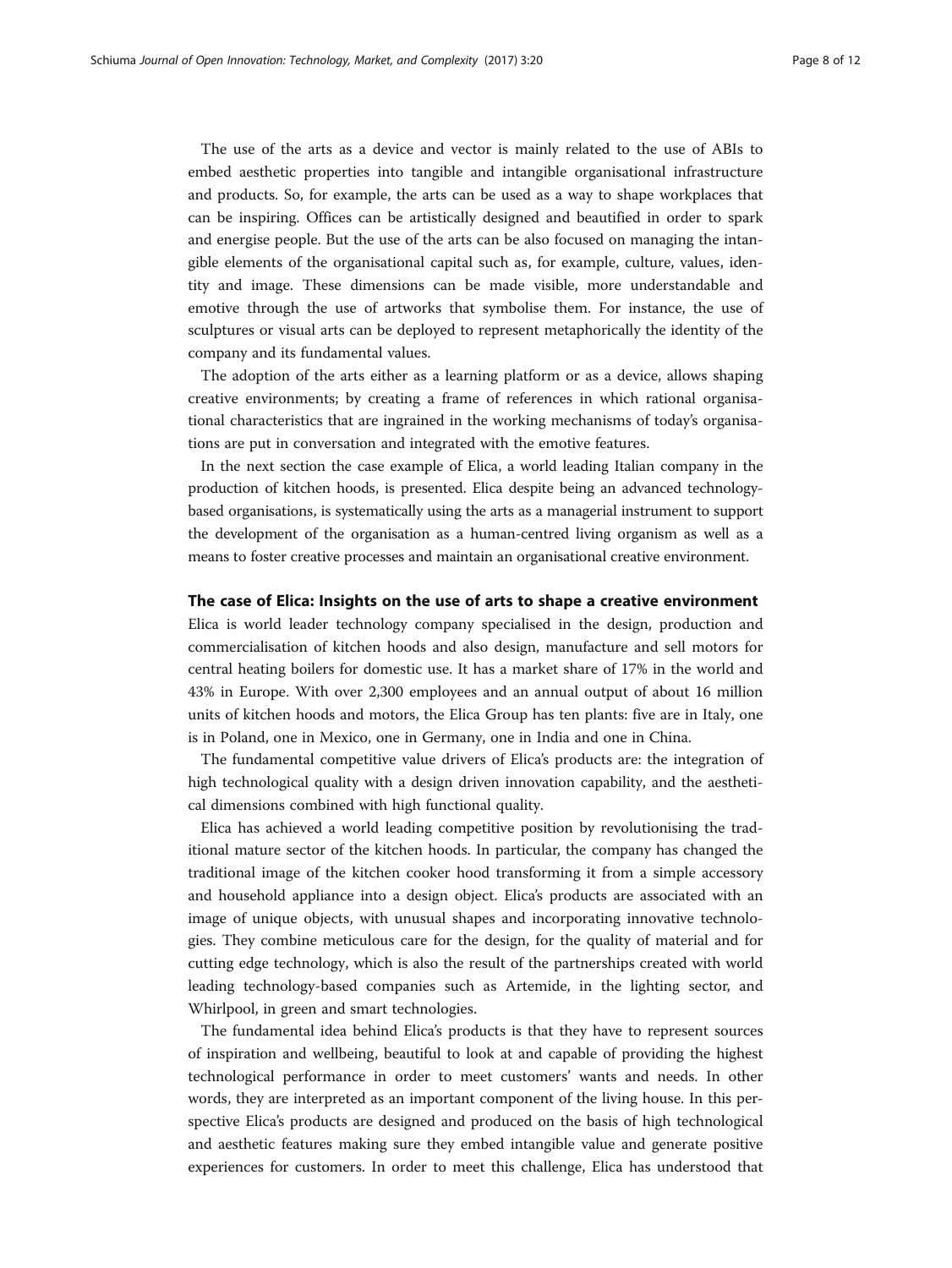the development of products that can have a positive impact on people, first and foremost is driven by an organisation which deeply embeds the features and potential of human nature. Consequently, they have developed a strong awareness about the relevance of being and operating as a human-centred living organism, paying great attention to managing organisational aesthetic dimensions and handling emotive features.

Elica attributes a fundamental centrality to people whose technical and emotive competences are considered the engine of competitive success. As stated by the Deborah Carè, Elica Group Brand Marketing Manager, the notion of promoting creativity is fundamentally interpreted by the organisation as the capacity of coping with the risk of the 'paralysis of thinking'. For Elica, it is essential that employees do not carry out their activities in a mechanistic way without too much questioning about it. Elica strongly believes that it is fundamental to foster the development of a creative environment which encourages people to think and to engage in what they do. This is considered essential in order to foster an organisational environment capable ultimately of developing and producing products that combine and embed high technology and emotive/ aesthetical features. For this reason, they have integrated in the management system the use of the arts as a managerial instrument to support the development of employees' adaptability to changes and their innovation-oriented behaviour.

Elica interprets the arts as a powerful means to push the organisation beyond the traditional business model and break conventional paradigms that have characterised the company in the past when it was just focused on producing standard appliance hoods.

Elica is using the arts as a strategic managerial instrument to nurture an organisation's behaviour towards imagination, innovation behaviour, problem solving oriented capability, and creativity. Some of the main organisational issues addressed through the arts are: communication of the company's philosophy, development of productive and wellbeing-oriented workplaces, strengthening of ties with clients and more generally with society and territory, employees' development, promotion and communication of organisational image and reputation, enhancement of product development capacity.

From an operational point of view, Elica has launched different ABIs to shape a creative environment. In particular, identifying people and workplaces as two fundamental dimensions of the creative environment they have developed two specific artsbased programs as follows: the program named "Lifestyle" and the program named "E-straordinario".

The Elica's program "Lifestyle" aims to shape workplaces that secure wellbeing and productivity as well as create an atmosphere which spurs creativity and positive emotions so that new ideas can converge and be created. According to Elica the workplaces have to be a kind of 'open porthole' on a different concept of being, of living and acting; so they have to be places for meeting and renovating the mind. The creation of engaging workplaces is achieved by adopting the arts as an instrument to shape the aesthetic properties of facilities and organisation's culture, values, identity and more generally climate. Offices are artistically designed and host exhibitions both of artworks from public and private contemporary art collections, and of artistic artefacts created by employees with the support and facilitation of artists. Among the different Lifestyle's initiatives, it is worth mentioning Elica Contemporary which has is based on the idea that artworks together with the company's products are exhibited in different spaces within the company. This has an impact on the aesthetic characteristics of the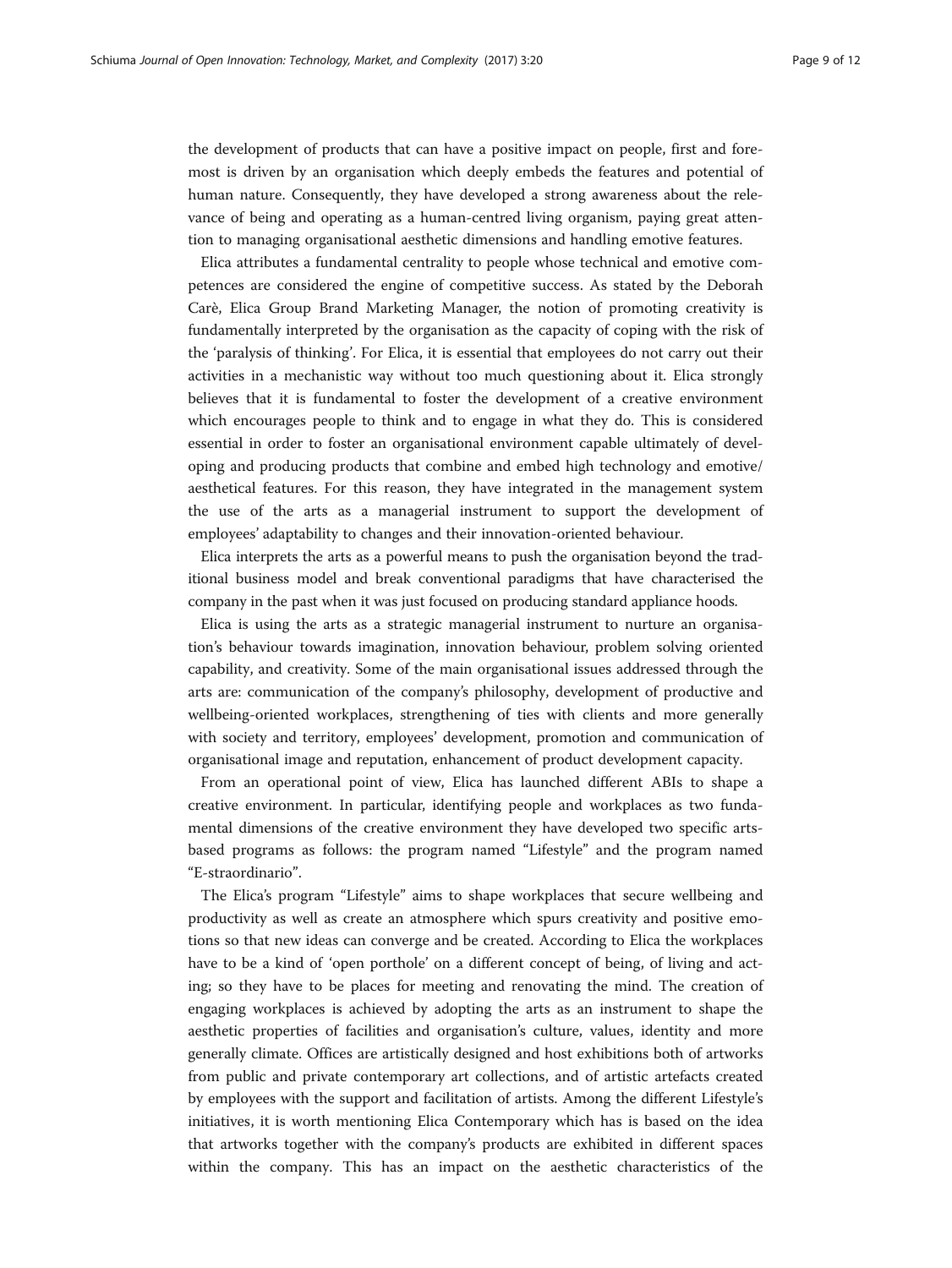workplace, on the capacity of communicating the company's identity highlighting its mission of creating products which aspire to be 'artworks for the living house', and on the engagement level of employees fostering their pride in the results of their work activities.

On the other hand, the program E-straordinario is aimed at supporting employees' development. Its purpose is the creation of an aesthetic experiential learning process that can engage employees with their emotions. It works on the basis of a set of conceptual and practical arts-based seminars and workshops in which artists work on a project within the organisation and with employees. The selected artists brought into the company are asked to conceive and carry out an artwork which can engage the company's employees intellectually, emotionally and physically. The artist(s) works with a facilitator in order to make sure that the insights can be distilled from the arts-based initiatives. The artists' projects to be implemented in the organisation are selected on the basis of different criteria, particularly: experimentation, contamination of different codes, hands-on participation of employees, quality of contents, capacity of challenging established habits and behaviours, moving employees out of their comfort zone, and the use of the arts as an ethical model.

Both programs are based on the fundamental assumption that people have a central role in organisational value creation capacity and competitiveness. They are aimed at creating space and time fostering the integration of the organisation's emotive and rational dimensions. By affecting people's aesthetic experiences, the arts stimulate human senses and create processes or contexts in which people's emotions arise and can be combined with rational elements grounded in the organisation's working activities. By blending the emotive reality with the traditional rational working mechanisms, Elica has been able to shape a creative environment which is producing positive impact on people's innovation behaviours and more generally on company innovation capacity.

Although the case example of Elica cannot be generalised, it offers important insights and implications to identify some critical factors about the relevance of the arts for shaping a creative environment in the new Digital Age.

## Conclusion

Today's digital era challenges organisations not only to follow the technological trajectories, by developing new technological solutions and/or adopting the latest disruptive technology, but most importantly to become creative and resilient organic systems that are open to changes and keen to experiment and innovate continuously. The view of the organisation as a techno-human system points out that organisations need to integrate the traditional rational-based principles and technology assets with the emotive features of human life and understand that emotions play a fundamental role in the organisational life and in the pursuit of business excellence.

Emotions denote all those factors of human expression that cannot be reduced to rules/procedures or technological components; rather they need to be disclosed and channelled for contributing to the organisational value creation mechanisms. On the other hand, technology guarantees efficiency and control. Both rationality and emotions, technology and humanity, matter for the success of an organisation and in the new Digital Age they need to be integrated. For this reason, organisations need to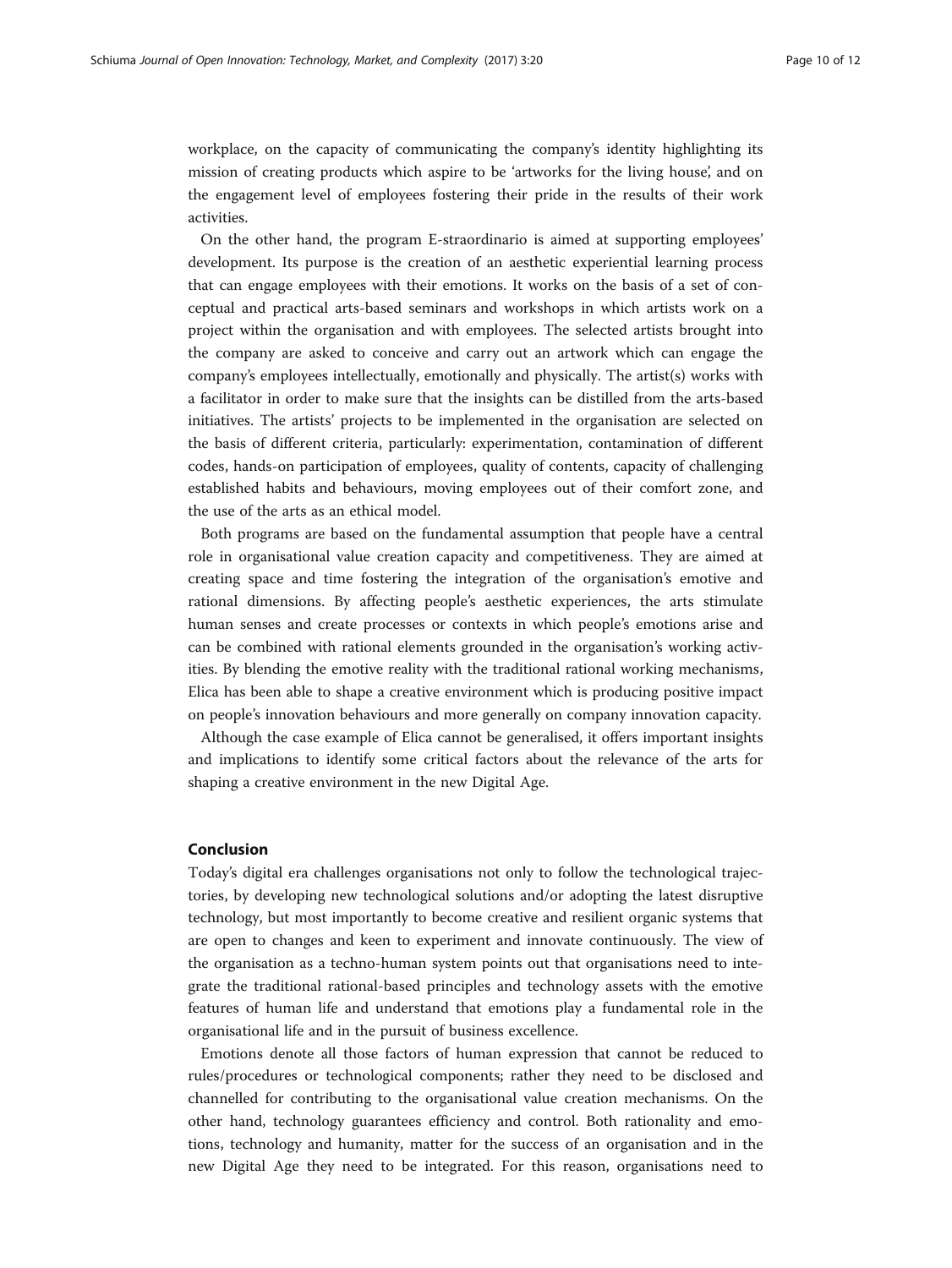shape a creative environment in which technology and creativity are fused and intertwined.

In order to shape a creative environment, it is suggested that organisations manage their aesthetic dimensions. For this purpose, the use of the arts is proposed as a management instrument to shape the organisation's aesthetic experiences and properties which in turn can support handling emotive elements in organisational contexts. From a practical point of view the arts can be deployed within organisations to shape creative environments in the form of Arts-based Initiatives (ABIs).

In conclusion, the successful organisations of the Digital Age will be those recognising that as much as they will become more technologically advanced, the people will still be at the heart of organisational life and actually the most human distinguishing factors will become even more fundamental for the creation and deliver of value. The use of the arts is aimed at making organisations more human, acknowledging the human-based nature of organisations and business, and their role to make organisations intuitive, imaginative, creative and resilient. A creative environment is capable of engaging employees in their daily work activities, of inspiring executives to build igniting visions and energise people, and of making organisations more aware of the value propositions delivered to stakeholders. As pointed out by Steve Jobs "Technology alone is not enough – it's technology married with liberal arts, married with the humanities, that yields us the result that makes our heart sing".

## Note

I confirm that I have read SpringerOpen's guidance on competing interests and I have any competing interests in the manuscript.

#### Acknowledgements

I would like to thank the DGIST Convergence Research Center for Future Automotive Technology, for their award to support the publication of this article as open access material.

#### Funding

Not applicable.

Availability of data and materials Data and information have been collected by the author.

#### Authors' contributions

All paper

#### Authors' information

Dr Giovanni Schiuma is Professor of Innovation Management at University of Basilicata (Italy) and Visiting Professor of Arts Based Management at University of the Arts London, where he founded and developed as Director the Innovation Insights Hub. Giovanni is widely recognized as one of the world's leading experts in strategic knowledge management, business model innovation of arts and cultural organisations, company's value creation dynamics and the arts in business for organisational development and innovation. Giovanni holds a Ph.D. in business management from the University of Rome Tor Vergata (Italy) and has authored or co-authored more than 200 publications, including books, articles, research reports and white papers.

#### Competing interests

The authors declare that they have no competing interests.

## Publisher's Note

Springer Nature remains neutral with regard to jurisdictional claims in published maps and institutional affiliations.